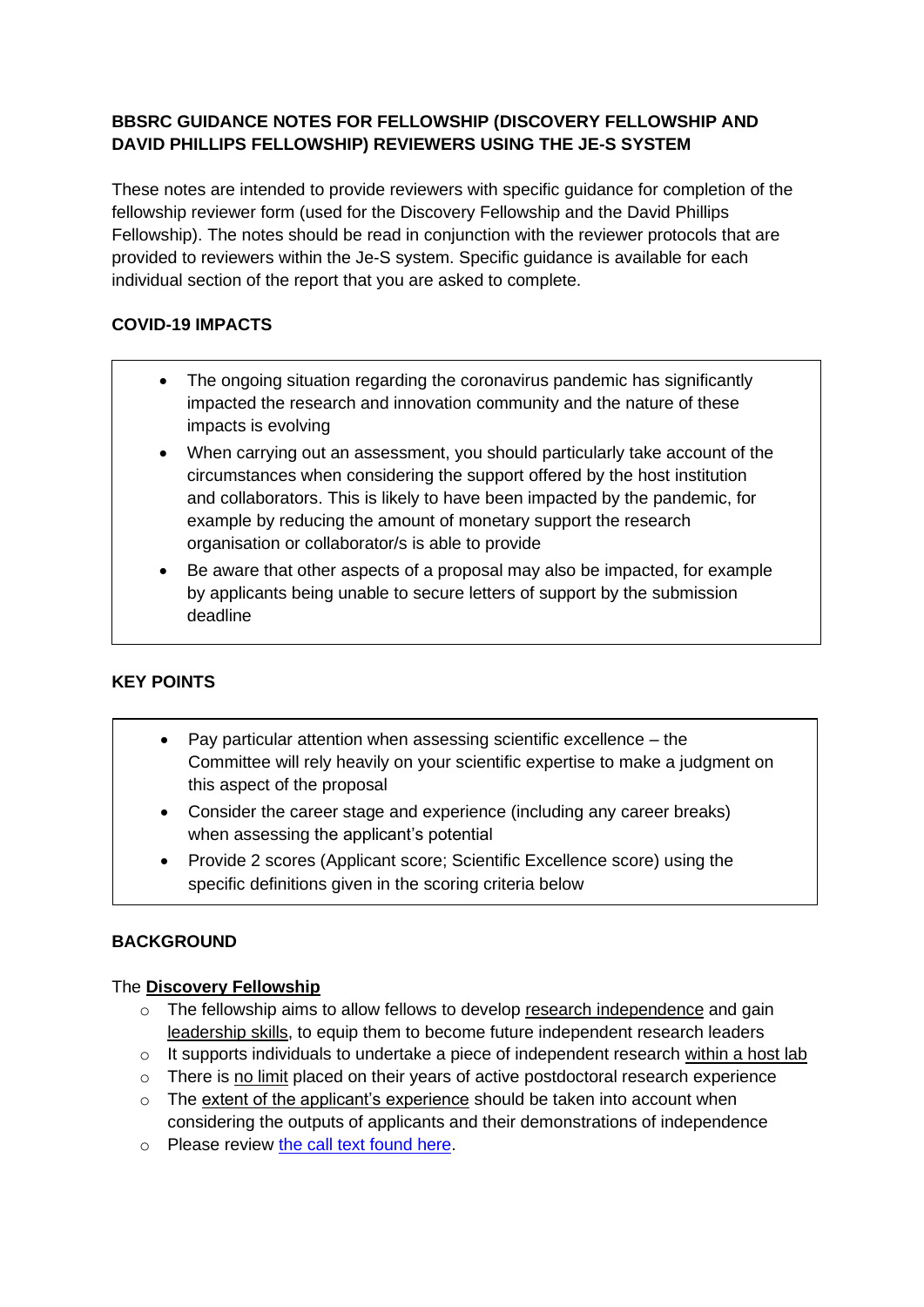#### The **David Phillips Fellowship**

- o The fellowship provides support for researchers wishing to establish their first independent research group
- o Applicants have no limit placed on their years of active postdoctoral research experience
- $\circ$  Reviewers should ensure that it is the upward trajectory of an applicant's career that is being assessed rather than their total outputs.
- o Please review [the call text found here.](https://bbsrc.ukri.org/funding/filter/david-phillips/)

## **ASSESSMENT OF PROPOSALS – INTRODUCTION**

You are asked to complete a full assessment of the fellowship proposal. The following document describes the aspects of the proposal that should be commented on in your review. The review is broken down under the following headings:

- Suitability of Applicant (Person)
- Choice of host institution (Research environment)
- Scientific Excellence (Project)<sup>1</sup>
- Strategic Relevance
- Economic and Social Impact
- Value for Money
- Interview Questions

Under each of these headings, please describe the **strengths** and **weakness** of the proposal. In identifying the strengths and weaknesses you should clearly state which should be accorded the greater significance and why. It is also helpful to raise issues or concerns with the proposal in the form of explicit questions which can be used for short-listed applicants at the interview stage.

You will also be asked to provide **2 numerical scores** for the proposal, one for the applicant, and one for the scientific excellence of the proposed research programme. Please carefully review the scoring criteria (**see appendix**) and refer back to these regularly, when deciding on a score.

Please note that fellowship applicants have a wide range of research experience and this should be taken into account when considering the potential of individual applicants.

You should note that your review will be provided, unattributed, to the applicant, who will be allowed the opportunity to comment on any factual errors and answer any specific queries raised in the review.

<sup>1</sup> When reviewing fellowship proposals please pay particular attention to the scientific excellence of the proposed project as your thoughts will form the basis of the scientific review of this proposal.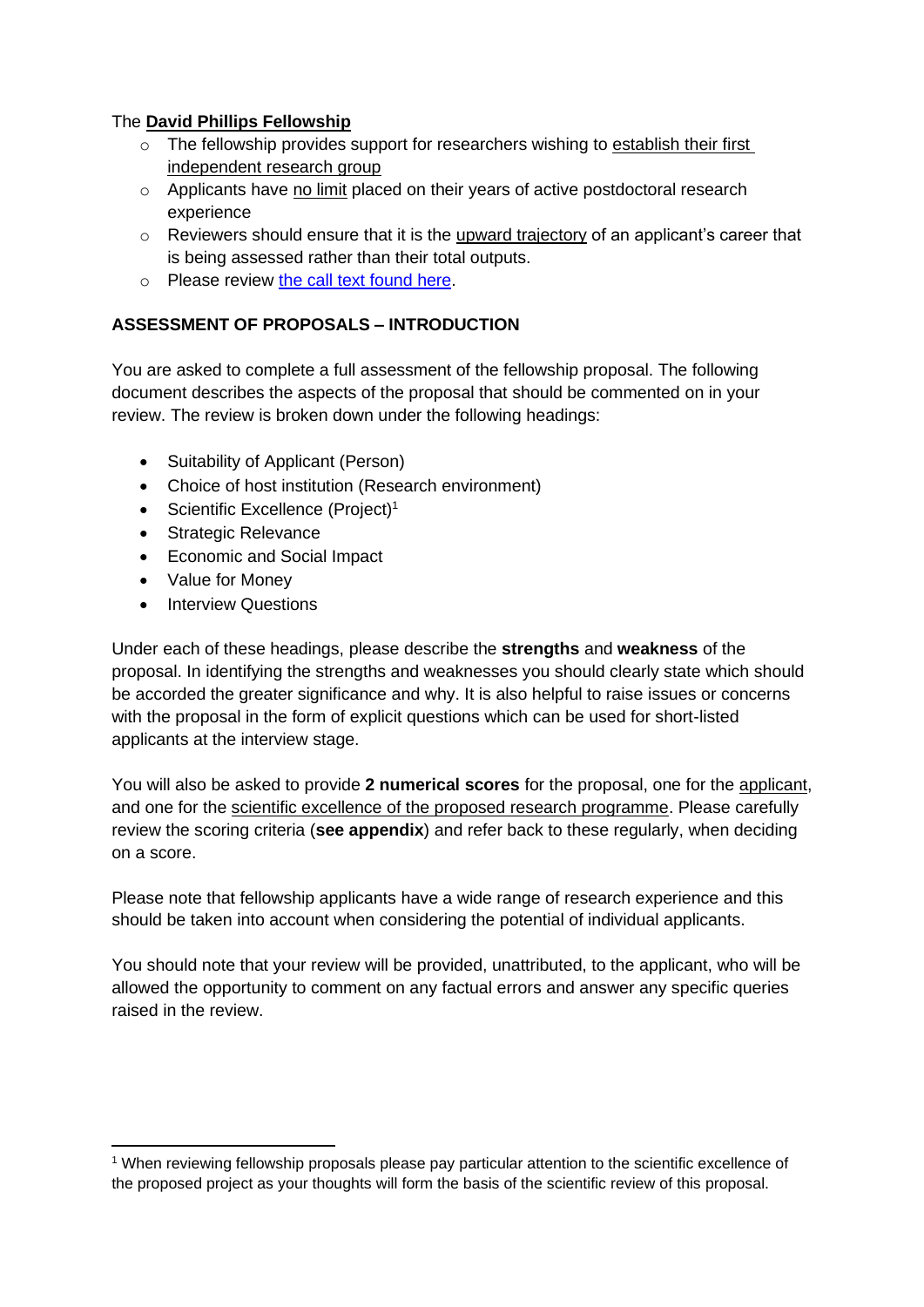The following pages provide guidance on what is required for each section on the form.

## **REVIEWER SELF-ASSESSMENT**

*Comments in this section will not be sent to the applicant but will be provided to the Peer Review Committee or Panel.*

#### • **Knowledge of the Applicant**

Indicate briefly in what capacity you know the applicant(s) and their work. If there are any potential conflicts of interest, please contact the BBSRC Office before reading the proposal.

Examples of a conflict of interest include:

- $\circ$  Employed by the same institution as the applicant(s)
- $\circ$  Actively involved in research collaborations with the applicants(s)
- $\circ$  Working closely with the applicant(s), for example as a co-author or PhD Supervisor, or has worked closely in the last 4 years
- $\circ$  Holding a current position on the governing body of or an honorary position within the institution(s) of the applicant(s)
- $\circ$  In receipt of personal remuneration in excess of £5,000 per annum from the applicant's organisation
- $\circ$  Personal/family relationship with the applicant(s)
- o Your areas of expertise
- **Area of expertise**

Indicate briefly the areas of your expertise that are relevant to your assessment. Please indicate any areas of the proposal that you consider you are not qualified to assess, to enable the Office to select additional referees in these areas.

## **ASSESSMENT**

*The following section will be visible to both the Peer review Committee and the applicants. Applicants will have an opportunity to respond to the comments during the assessment process.*

*Your identity will not be revealed.*

*Please use these thoughts to evidence your final scores for the applicant you will provide in the "overall assessment" section of your review.*

## • **Suitability of Applicant (Person)**

**Discovery Fellowships** support excellent early career researchers who have demonstrated high potential and who wish to conduct their own independent research within a host laboratory. When assessing Discovery Fellowship applicants, please take into account the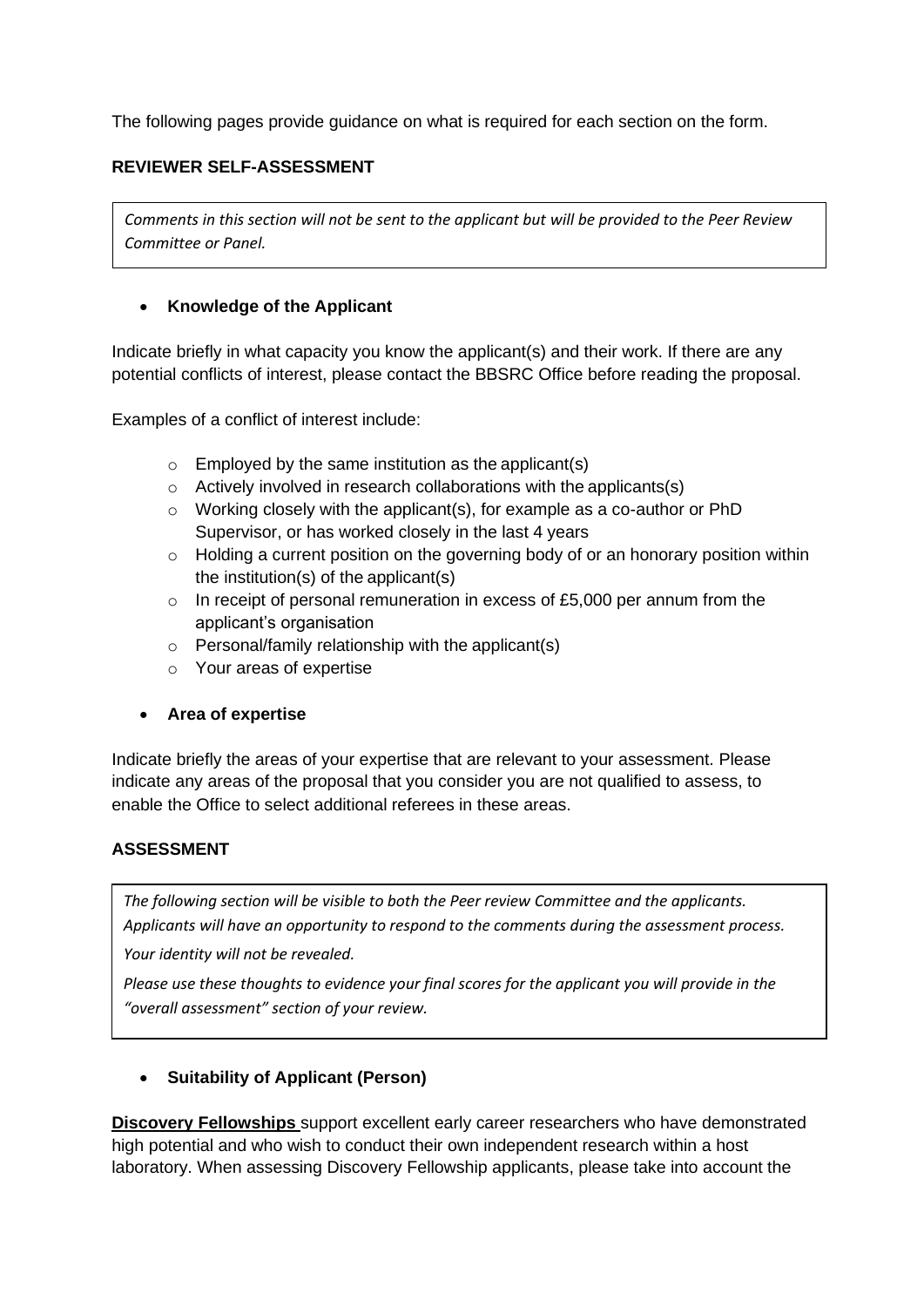career stage they are at; those just completing their PhD are likely to have achieved less than those with more years of postdoctoral research experience.

**David Phillips Fellowships** support outstanding scientists in the early stage of their research careers who wish to establish themselves as independent researchers. In making these awards, BBSRC is seeking to identify scientists who could be expected to be among the leaders of their generation of bio-scientists. David Phillip Fellowship applicants can have a range of research experience, please take this into account when assessing individuals.

Because BBSRC Fellowships are designed to provide a career boost to outstanding researchers, there is a strong emphasis on the scientific potential of the applicants and how they will use the fellowship to boost their career. In this section please comment on:

- o Research outputs. Please consider the candidate's outputs relative to the level of research experience and the context in which they have been working. For example, an individual working in a under resourced lab may have fewer opportunities to establish a strong track record than an individual working in a well-funded institute.
- o Personal achievements e.g. prizes, awards, honours, presentations, student supervision, collaborations etc. (taking into account the applicant's level of research experience)
- $\circ$  Demonstration of scientific independence, relative to their experience
- $\circ$  The level of thought given to continued professional development activities, as detailed in their Career Development Plan
- o The level of thought given to how they might positively influence research culture, as described in their CV
- **Choice of host institution (Research environment)**

BBSRC fellowship applicants must demonstrate they have given full and careful consideration to the choice of host institution(s). Reasons should be related to the scientific infrastructure and environment, the provision of additional support, the opportunity to develop new skills, and the support for career development present at the host institution. Reasons for the choice of host should be stated clearly within the proposal.

We ask reviewers to take account of the investment that host organisations are committed to making if an award is successful. For the 2020 fellowship round, BBSRC has introduced a new host support template which should be completed by the applicant in collaboration with the head of department. Please note that it is not expected that support will be offered in all areas listed. These categories have been provided to inspire hosts to consider a wide range of ways they might support their fellows. The support offered by host institutions should be assessed more favourably if they provide support for fellows to advance their careers through, for example, tenure track appointments.

BBSRC also encourages proposals which can leverage additional funding from other sources.

Please note that there is **no requirement** for applicants to move to a new research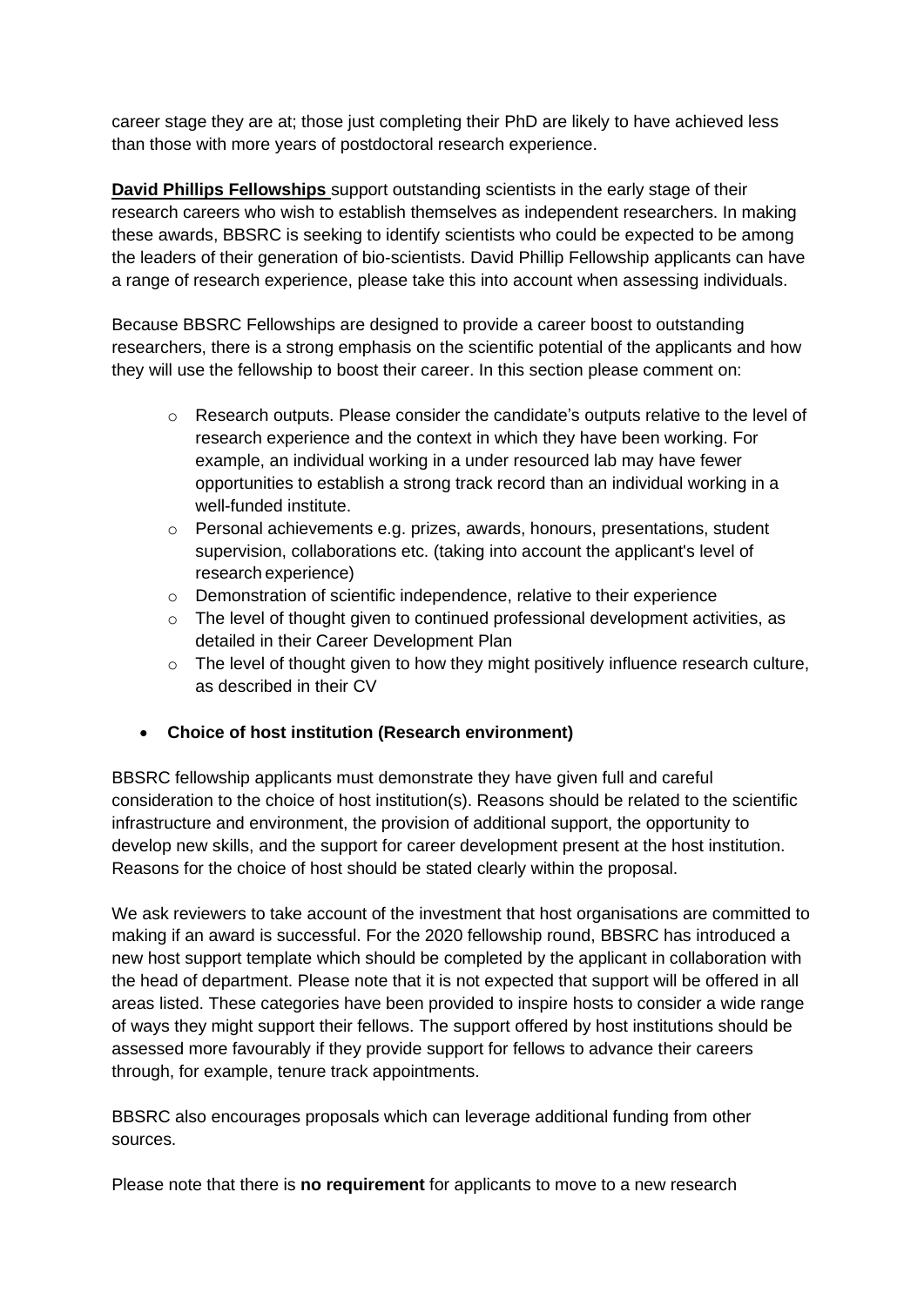organisation as part of their fellowship.

## • **Scientific Excellence (Project)**

As stated, please consider this carefully as your thoughts will form the basis of the scientific review of this proposal. It is not necessary to extensively restate the programme plan other than as an aid to making critical comment.

Proposals should not be over ambitious or of a complexity that would not allow researchers to make progress or to develop new ideas. Proposals should clearly explain the expected programme of work with a sensible timetable, objectives and clear milestones, and well thought through experiments.

Scientific excellence will be paramount, although allowance may be made for less experienced researchers in the presentation of their proposal.

**Discovery Fellowship proposals** should be scientifically excellent but not over ambitious or of a complexity that would not allow the fellow to make progress or to develop new ideas that could form the basis of their future career as a research leader. When reviewing the skills and experience of **Discovery Fellows** allowances should be made for those applicants who have limited or no postdoctoral research experience. Furthermore, please consider if the proposed project will give the **Discovery Fellow** the opportunity to develop their potential by exposing them to new methods, techniques and ideas.

When reviewing the proposed research programme please consider:

## *Clarity of hypotheses, aims, and objectives*

Comment on whether the aims and objectives are understandable and unambiguous, and whether it will be clear when the objectives have been achieved. If the work is proposing or testing hypotheses, please comment on whether these hypotheses are clear and appropriate for meeting the objectives.

#### *Strengths and weaknesses of the experimental design*

Comment on the strengths and the weaknesses of the experiments that are proposed.

*Feasibility of the work programme, given the track-record of the applicant* Comment on the skills and experience of the applicant and team (including project partners) to deliver the proposed research.

Also comment on evidence of the applicant's scientific independence (particularly in instances where Discovery Fellow applicants propose to continue research within their current research group or David Phillips Fellow applicants propose to remain at their current research organisation).

All fellowship applicants must be able to demonstrate that if awarded a fellowship, they will be genuinely working independently of senior colleagues with whom they might previously have collaborated or for whom they may have worked in a supporting role. There should be indications within the research programme that this will be the case. Short-listed applicants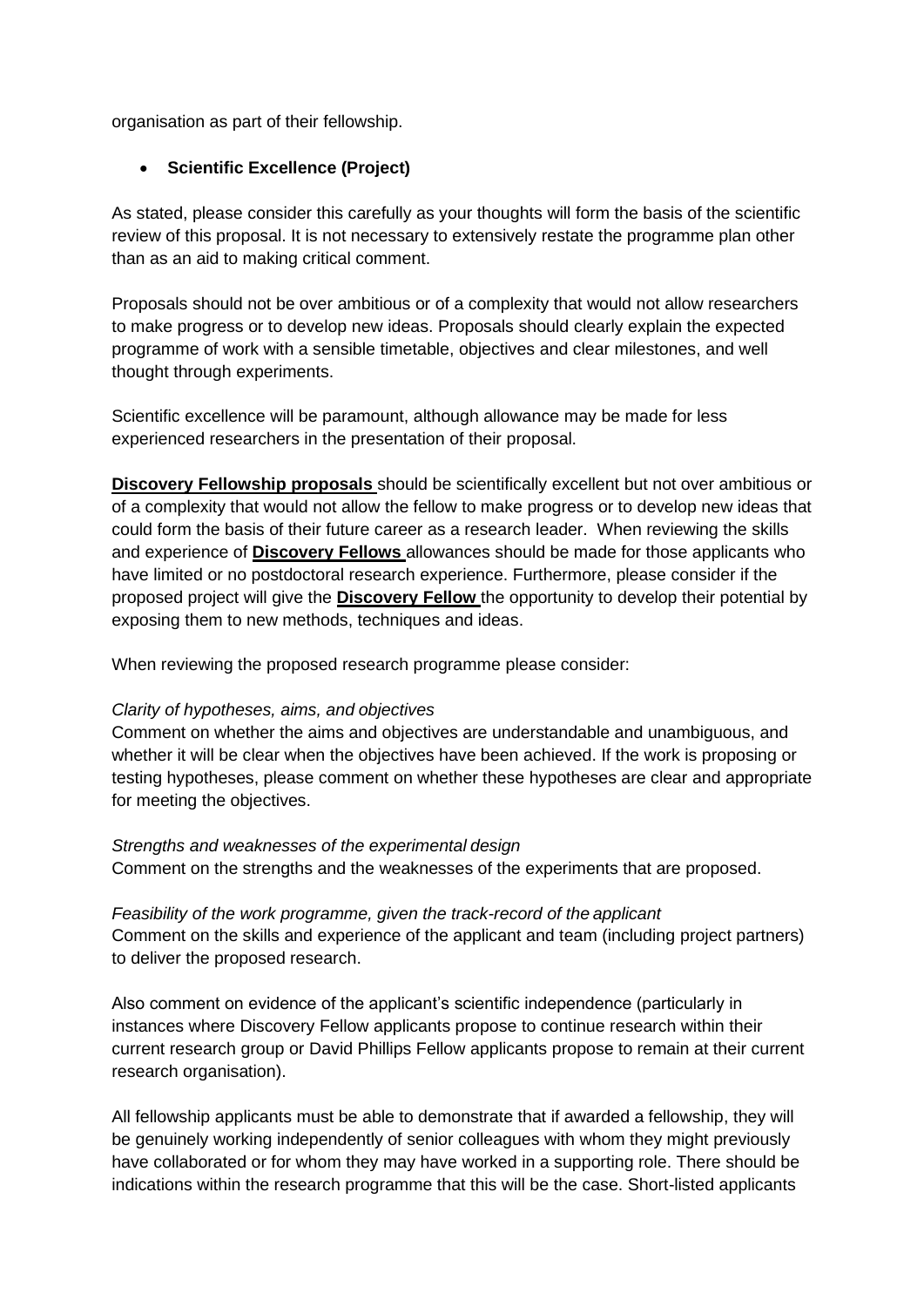will be tested on this at interview.

## • **Strategic Relevance**

#### *Relevance to industry and other stakeholders*

Comment on any relevance the proposal may have in providing underpinning science which meets industrial needs or addresses the potential policy requirements for other BBSRC stakeholders.

#### *Relevance to BBSRC strategy*

BBSRC has a set of Council-wide strategic priorities (research and policy) that are applicable to all aspects of our funding; as described here [https://bbsrc.ukri.org/funding/grants/priorities/.](https://bbsrc.ukri.org/funding/grants/priorities/) Comment on whether and to what extent the proposal addresses the research and policy priority areas of BBSRC.

## • **Economic and Social Impact**

Impact refers to the benefits scientific research has on the economy, society and knowledge. Examples of impact outputs are available at [https://bbsrc.ukri.org/research/impact/.](https://bbsrc.ukri.org/research/impact/) A key element in this factor will be the arrangements that exist within the project to achieve the necessary interaction with the relevant users who will ensure that these aims are realised.

From March 2020, UKRI has removed the requirement for a separate Pathways to Impact attachment and the associated Impact Summary within the Je-S form for all grant proposals.

Impact activities are now expected to be integrated into the research programme of a proposal. Applicants are asked to describe their plans to generate social, economic and/or academic impact through their research using the Case for Support and Justification of Resources attachments. This can be supplemented by using the Academic Beneficiaries section of Je-S to address academic impact specifically. The structure that this takes is flexible; but impact activities should be integrated into appropriate sections of the Case for Support, not presented as an independent work package.

Activities can take a vast array of forms, involving many different stakeholders, so there are no set expectations of what they involve. Whatever approaches are taken, the work should be tailored to help realise the immediate and/or long-term value of the research.

You should comment specifically on impact activities as described in the proposal, giving consideration to the following:

- $\circ$  Have the key areas where impact should be explored by the researcher during the course of the fellowship been clearly identified?
- o Have clear, realistic and appropriate objectives been given?
- $\circ$  Are the proposed activities appropriate to the research, are both routine and novel ways of engaging end-users proposed and are the activities likely to generate very significant potential for impact.
- o Has the management of the impact activities been well thought out?
- o Is the ability to achieve the impact objectives clearly evident?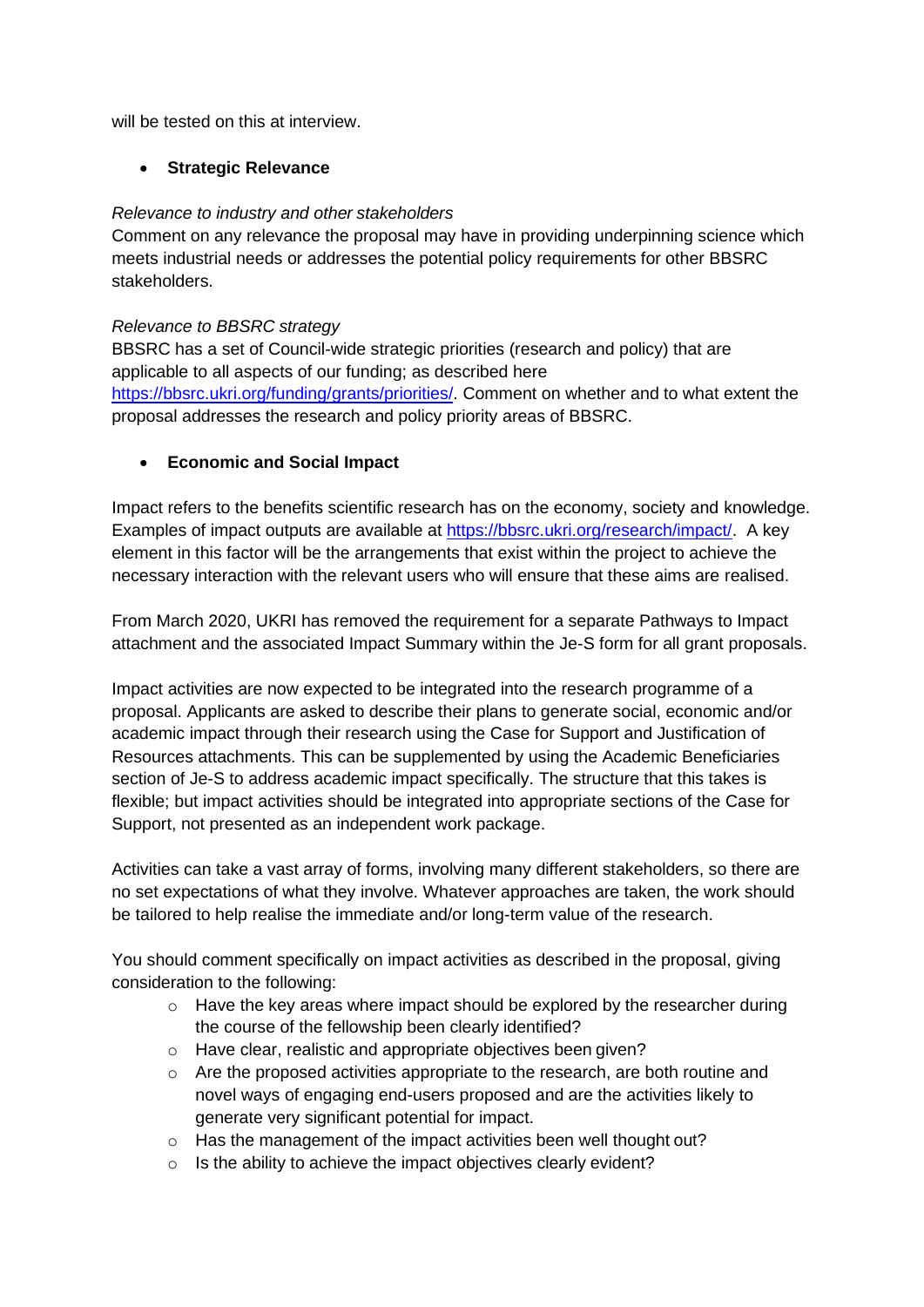## • **Value for Money**

Fellowships now awarded by UKRI reflect the introduction in universities of full economic costing (fEC) at project level. Referees may wish to comment on the extent to which the resources requested, relative to the anticipated scientific gains and training activities proposed to be undertaken, represent an attractive investment of BBSRC funds and whether there is evidence of significant support from the host institution. Resources under Directly Incurred, Directly Allocated (except estates costs) and Exceptions can be assessed for their necessity and appropriateness.

Estates and Indirect costs must not be considered, and the overall costs of the fellowship should not normally affect your assessment of its quality.

Due to the scale of the investment made in **David Phillips Fellows**, reviewers should note that **value for money is an essential criterion against which David Phillips Fellowship applications should be assessed, alongside excellence and other key criteria**. For this funding opportunity, reviewers should be looking for written evidence that the host organisation will contribute significant support, either financially or in-kind if an award is made. Proposals that do not provide clear evidence that the research programme is highly competitive in terms of value for money, or which lack additional funding commitments, are unlikely to be successful.

Applicants have been asked to ensure that the Partnership Details section of the Je-S proforma contains **details of all institutional support** that will be made available if the applicant is successful in obtaining a BBSRC award. In addition, the **justification of resources attachment must clearly show why the resources requested are good value for money and why it is in BBSRC's interests to provide investment**. Also letters of support from all parties contributing financial or other support should be uploaded to the proposal under the Letters of Support attachment giving full and accurate details of the commitments being made.

## • **Interview Questions**

Please indicate any questions or issues that you think should be addressed by the applicant if they reach the interview stage.

## **OVERALL ASSESSMENT**

*The following section will be visible to both the Committee and the applicants.* 

Based on the scoring schemes described in Appendix below, please consider the full range of scores available to:

o Indicate an overall score for this **APPLICANT**, taking into account the definitions of each score. This score will be used to help inform Committee E during the shortlisting of proposals. Please be prepared to use the full range of scores but tick one box only.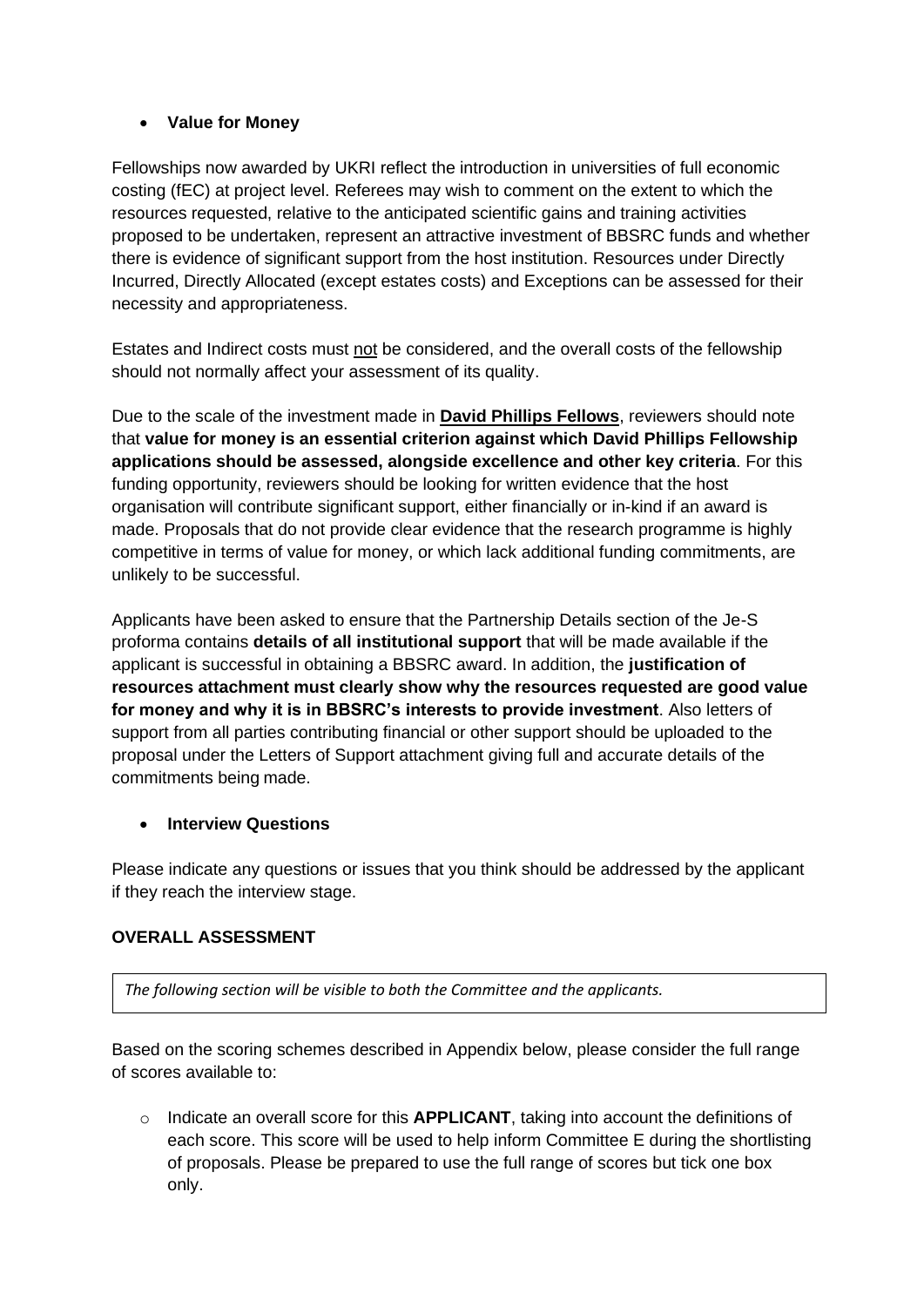o Indicate an overall score for the **SCIENTIFIC EXCELLENCE OF THE PROPOSED RESEARCH PROGRAMM**E, taking into account the definitions of each score. **This score will form the basis of the proposal's scientific review** and will help determine those candidates invited to interview, so please consider this carefully. Please be prepared to use the full range of scores but tick one box only.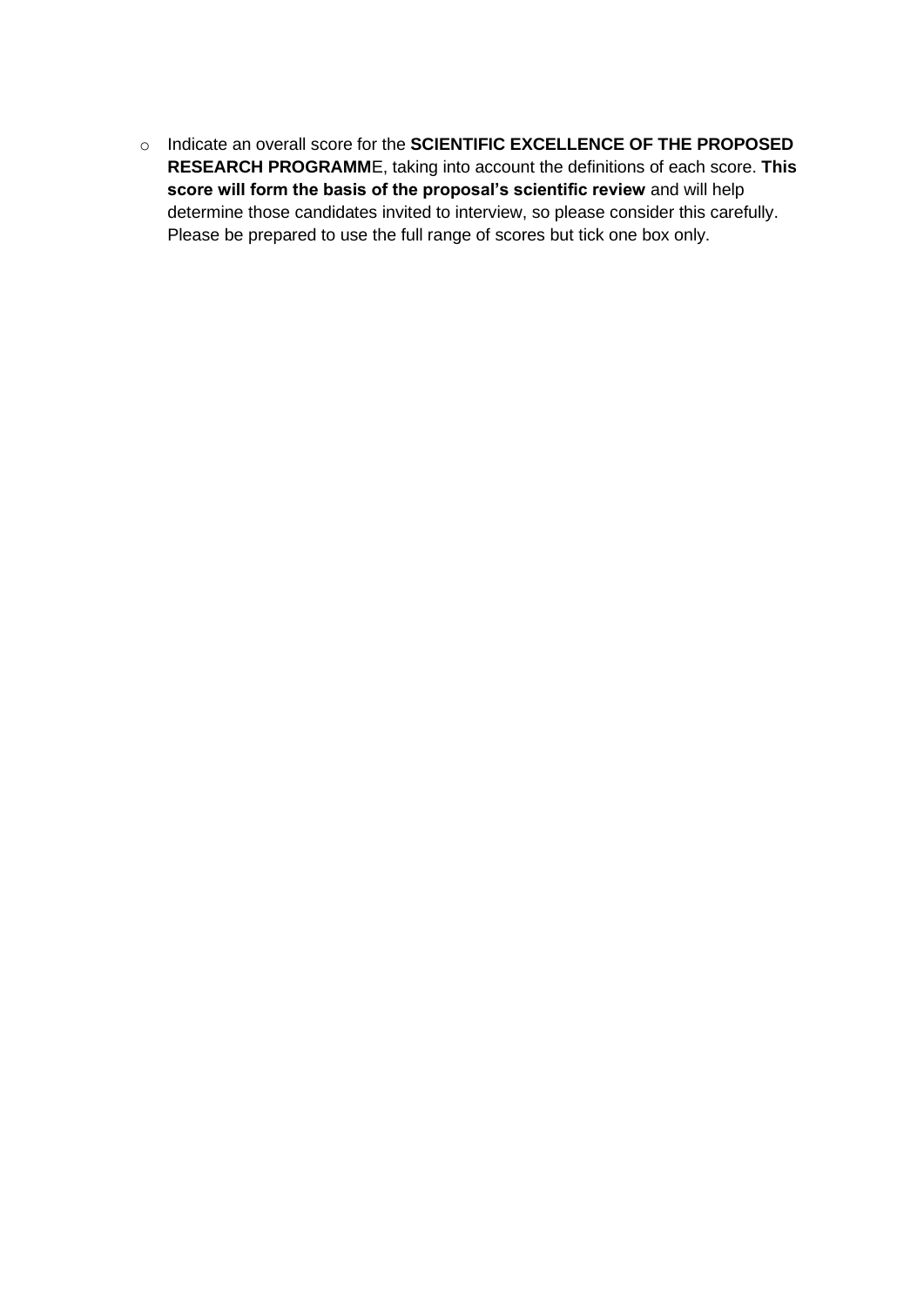# **APPENDIX Scoring criteria: Applicant**

| <b>Score</b>            | <b>Description</b>                                      | <b>Definition</b>                                                                                                                                                                                                                                                                                                                                                                                                                  |
|-------------------------|---------------------------------------------------------|------------------------------------------------------------------------------------------------------------------------------------------------------------------------------------------------------------------------------------------------------------------------------------------------------------------------------------------------------------------------------------------------------------------------------------|
| 6                       | <b>Exceptional</b><br>Fundable                          | Applicant who, for their career stage, has clearly demonstrated very<br>strong credentials as an independent researcher. Applicants are<br>already recognised as being future leaders / leaders within their field.<br>A very strong case has been made as to how applicants will use the<br>fellowship to further advance their career.<br>You think that this individual should be supported as a priority.                      |
| 5                       | <b>Excellent</b><br><b>Fundable</b>                     | Applicant who, for their career stage, has clearly demonstrated strong<br>credentials as an independent researcher. Applicants are clearly<br>establishing themselves as future leaders / leaders within their field.<br>A very strong case has been made as to how applicants will use the<br>fellowship to further advance their career.<br>You think that this individual should be supported.                                  |
| $\overline{\mathbf{4}}$ | <b>Very Good</b><br><b>Fundable</b>                     | Applicant who, for their career stage, has clearly demonstrated<br>credentials as an independent researcher. Applicants are clearly<br>establishing themselves as future leaders / leaders within their field.<br>A strong case has been made as to how applicants will use the<br>fellowship to further advance their career.<br>You think that this individual should be supported if funds are<br>available.                    |
| 3                       | Good<br>Fundable                                        | Applicant who, for their career stage, has demonstrated credentials<br>as an independent researcher. Applicants have presented some<br>evidence they are establishing themselves as future leaders / leaders<br>within their field.<br>A clear case has been made as to how applicants will use the<br>fellowship to further advance their career.<br>You think that this individual could be supported if funds are<br>available. |
| $\mathbf{2}$            | <b>Not</b><br><b>Competitive</b><br><b>Not Fundable</b> | Applicant who has failed to demonstrate credentials as an<br>independent researcher and has not presented evidence that they are<br>establishing themselves as a future leader / leader within their field.<br>It is not clear how applicants will use the fellowship to further advance<br>their career.<br>You do not think this individual should be supported.                                                                 |
| $\mathbf{1}$            | <b>Unfundable</b><br><b>Not Fundable</b>                | Applicants who do not reach the required standard in relation to<br>demonstrating their credentials as an independent researcher and who<br>have failed to show that they are developing as a future leader / leader<br>within their field.<br>You do not think this individual should be supported.                                                                                                                               |